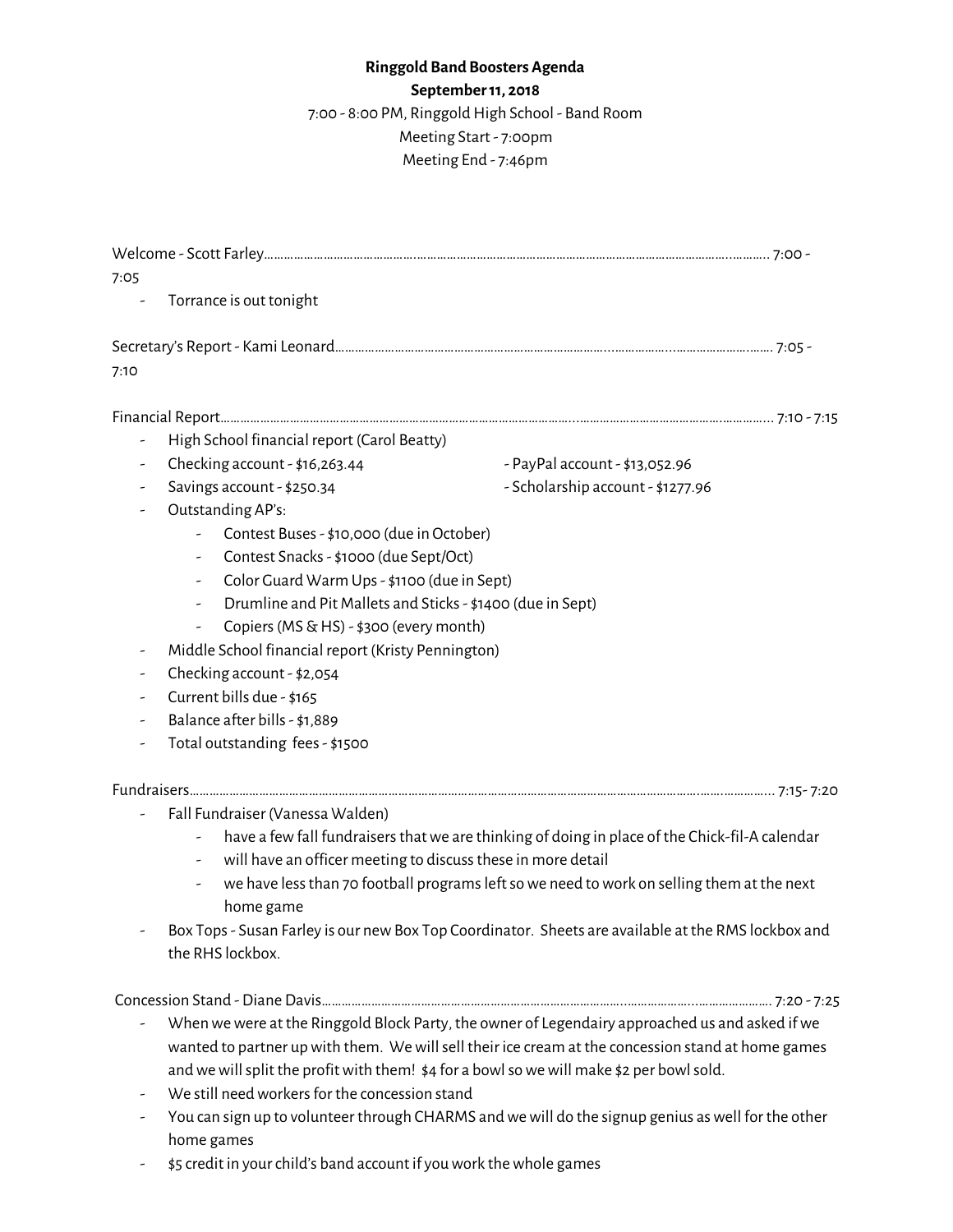- Can arrive any time after 2:30 on the Friday of a home game to help Diane get everything set up
- A big thanks to Diane and Don for all the work they do with the Concessions

|--|--|--|--|--|

- thanks to everyone for stepping up and helping with props

| Band Director's Update | , , , , , |  |  |
|------------------------|-----------|--|--|
|------------------------|-----------|--|--|

- Middle School band update (Mr. Garland)
	- Last couple weeks we've had sizing for formal wear and vests
	- MS band night for all 7th and 8th graders is coming up on Sept. 21st
	- Managers wear their normal stuff, non-manager/marchers wear blue Ringgold band shirt and jeans
	- Chili Supper October 23rd, will send out a signup genius for items that will be needed, will start eating around 5:30 and the concert will start at 7:00. Tickets will be \$6 for meal and concert, \$2 for the concert only
- High School band update (Mr. Wright)
	- Thanksto Camping World for letting us borrowthe big flag for last Friday night and thanksto all the volunteers that helped hold it
	- We play LFO this Friday at the Catoosa Classic. Rollcall is at 5:30will leave at 6:00
	- Next week Calhoun is coming and they will be bringing a huge crowd!
	- If anyone is able to help Mr. Talley park the buses on the 21st that would be appreciated.
	- MS will come out with the band during pre-game
	- Sonoraville will be the following week
	- Murray County on the 5th of October, they are planning to build a newhome side on the visitorside, but all they've done so far istear down the visitor bleachers. Portable bleachers for the band, spectators need to bring a lawn chair if you want to sit during the game, please stay out of the portable bleachers. It is their homecoming so we will be performing pre-game instead of halftime. Wewill go on at 7:00 pm
	- Haralson County last away game of regular season rollcall is1:30 and leave at 2:00. We will do a meal deal so they will feed us for \$5 each before the game
	- Sept. 29th Armuchee will have packets at end of the week 4 bands in our class including us, Lambert, Starrs Mill, and Ridgeland
	- Oct. 6th Hewitt Trussville will probably start the competition around 1:30 central time so we will probably leave here at noon, Trussville is just north of Birmingham
	- Homecoming Oct. 26th. We do our homecoming before the game so halftime is normal, kids need to stay after school because we will have the homecoming parade at 4:30
	- We will not dress up for Halloween for this game
	- October 25th we will have a Halloween party at Patriot Hall at 7 pm
	- October 2nd District Jazz auditions- marching band practice that daywill end at 5:30 so they can leave from here and go to Gordon Central
	- Would like to have a box lunch type thing the kidscan buy to have astheywalk off the field and get on the bus
	- Oct. 11th formal wear sizing for the High School that day starting around 12:00 need a couple momsto help size the girls
	- Please have your child try their stuff on between now and the 11th
	- Ifsomething does not fit anymore then there may be anotherstudentwho could use it/buy it so please keep that in mind